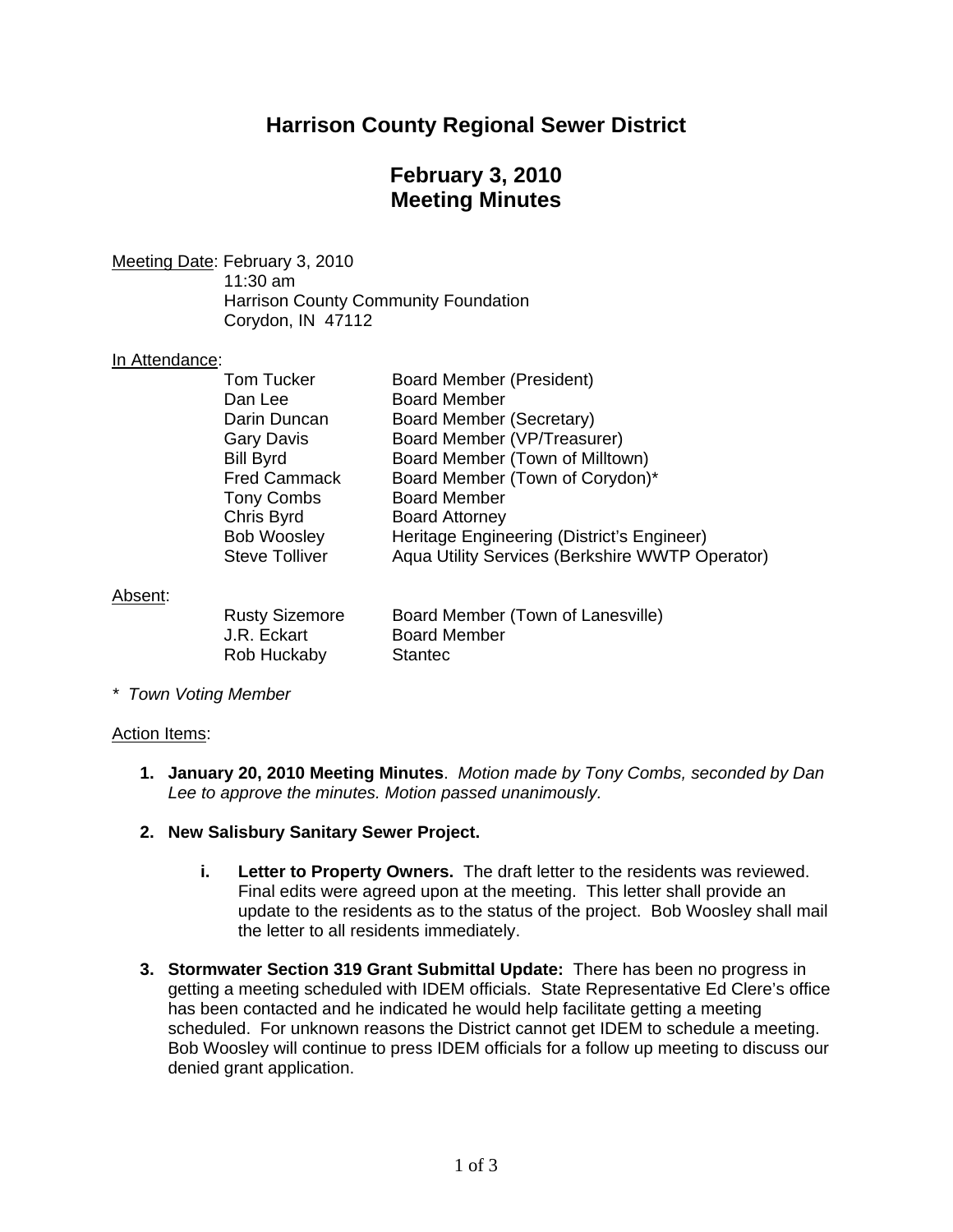- **4. Stormwater Issue in Lanesville:** A meeting will be scheduled with Floyd County and other officials to pursue joint opportunities in addressing the stormwater issues in Lanesville. Bob Woosley will work on getting this meeting scheduled.
- **5. Berkshire WWTP Subcommittee Meeting:** A meeting of the subcommittee will be held on Wed Feb 17<sup>th</sup> after the conclusion of the regularly scheduled District Board meeting. This meeting will be used to review the current rates and charges at the WWTP and to begin review of renewal of the current rates and charges agreement with SSK Communities. Members of the subcommittee are: Darin Duncan, Gary Davis, and Tony Combs.

## **6. Other Business:**

- **i. Lanesville Service Boundary:** The Board instructed Bob Woosley to follow up with Town to finalize the Boundary limits between the Town and District.
- **ii. Lanesville Interchange:** The Board instructed Bob Woosley to begin work on preparing updated estimates and a review of options for providing service to the Lanesville Interchange.
- **iii. CDBG Grant Workshops – Disaster Recovery Workshops for Phase Allocation of Funds:** Bob Woosley distributed grant workshop registration sheets for those interested in attending. The grant workshop is for eligible counties including Harrison, Floyd, and Clark. Bob will attend on behalf of the District, other Board members expressed an interest and may also attend. All workshops are held in Indianapolis. Upcoming workshops are:
	- a. February 10<sup>th</sup>: Storm Drainage Program
	- b. March 10<sup>th</sup>: Water/Wastewater Small Projects Program
- **iv. Approved Invoices**: A motion was made by Gary Davis, seconded by Darin Duncan to approve the following invoices:
	- a. **Town of Corydon (\$40),** Grease trap inspection at Hospital Medical Campus.
	- b. **Town of Corydon (\$224.02),** Medical Office Building charges.
	- c. **Town of Corydon (\$863.53),** Hospital Medical Campus charges.
	- d. **Indiana Regional Sewer District Assoc. (\$50),** Annual dues payment to IRSDA.

## Next Meeting:

1. Board Meeting: **Wed February 17, 2010 at 8:30 am** @ Harrison County Community Foundation Building.

Minutes prepared by: Heritage Engineering

## **End of Minutes**

Approved By:

Tom Tucker, President Tony Combs

\_\_\_\_\_\_\_\_\_\_\_\_\_\_\_\_\_\_\_\_\_\_\_\_\_\_\_\_ \_\_\_\_\_\_\_\_\_\_\_\_\_\_\_\_\_\_\_\_\_\_\_\_\_\_